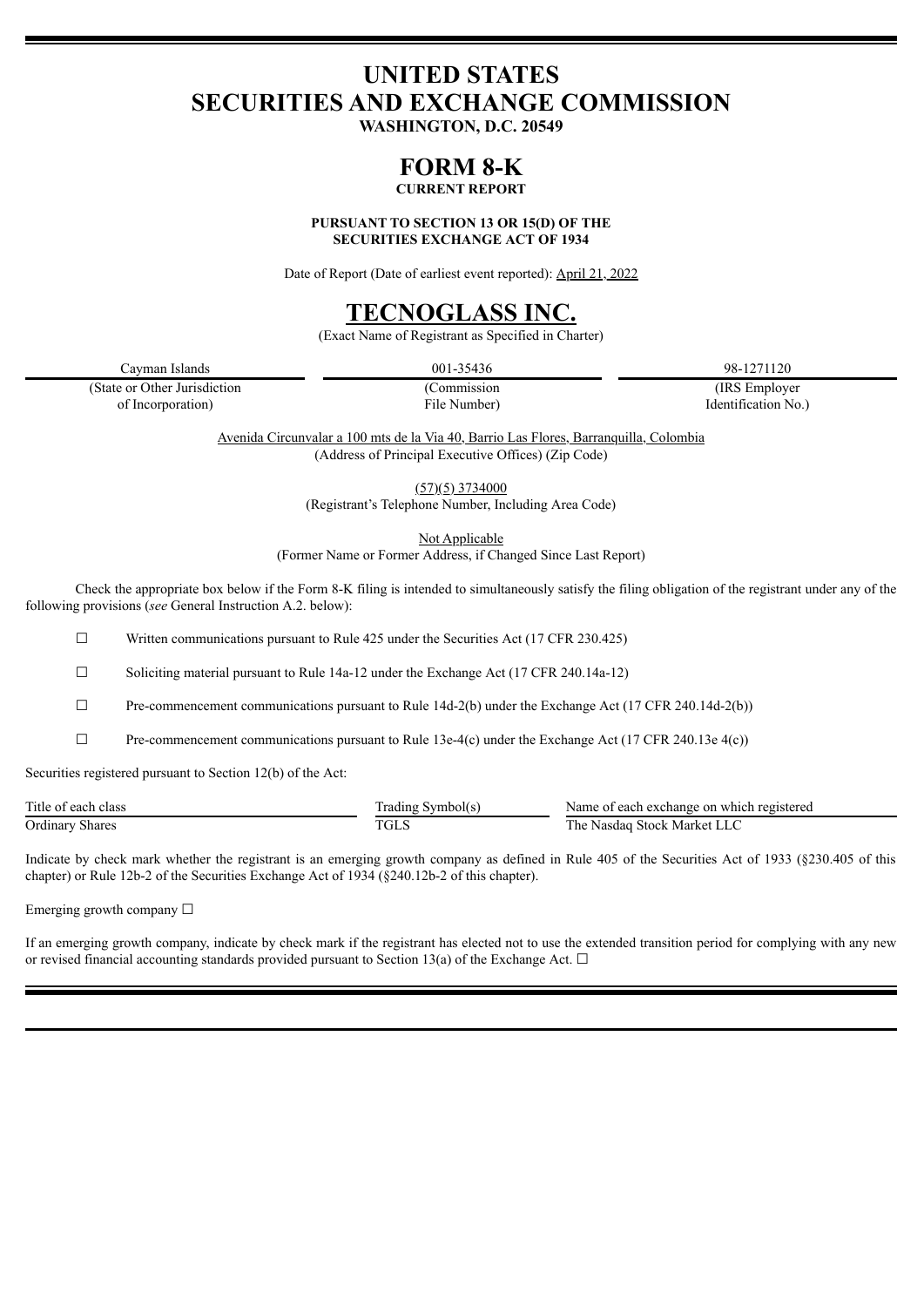### Item 3.01 Notice of Delisting or Failure to Satisfy a Continued Listing Rule or Standard; Transfer of Listing.

On April 21, 2022, the board of directors of Tecnoglass Inc. (the "Company") authorized management of the Company to take all actions necessary to transfer the listing of the Company's ordinary shares, par value \$0.0001 per share ("Ordinary Shares"), from the Nasdaq Stock Market LLC ("Nasdaq") to the New York Stock Exchange ("NYSE").

On April 22, 2022, the Company provided written notice to Nasdaq of its intention to voluntarily delist its Ordinary Shares on Nasdaq and to list its Ordinary Shares on the NYSE. The Company expects the listing and trading of its Ordinary Shares on Nasdaq will cease at market close on May 6, 2022, and that trading of its Ordinary Shares will commence on the NYSE on May 9, 2022. The Ordinary Shares has been approved for listing on the NYSE, with the Ordinary Shares continuing to trade under the symbol "TGLS.

A copy of the press release issued by the Company announcing the transfer to the NYSE is attached hereto as Exhibit 99.1 and is incorporated herein by reference.

### **Item 9.01. Financial Statements and Exhibits.**

(d) Exhibits.

| Exhibit No. | Description                                                                 |
|-------------|-----------------------------------------------------------------------------|
| 99.1        | Press release dated April 25, 2022                                          |
| 104         | Cover Page Interactive Data File (embedded within the Inline XBRL document) |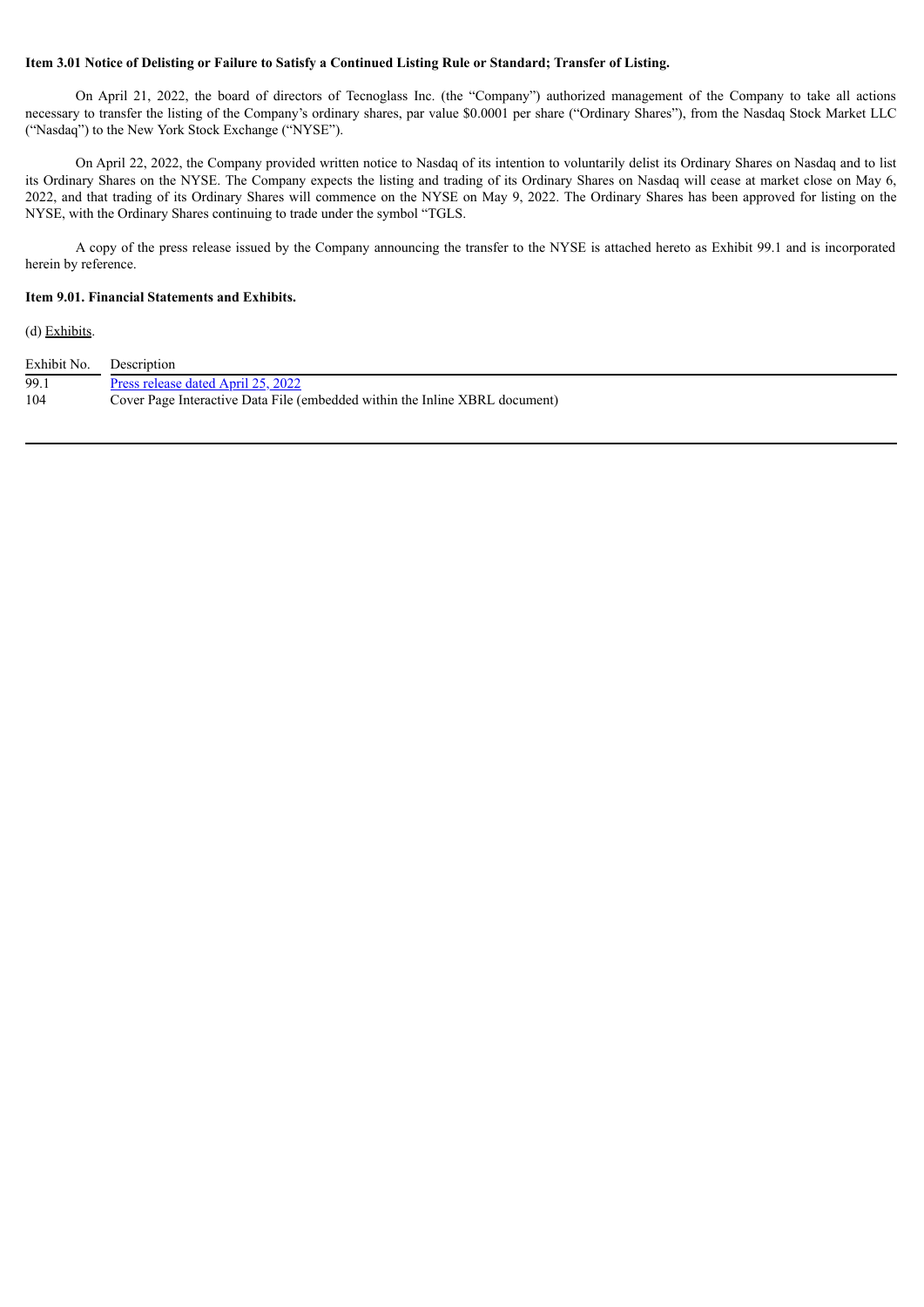### **SIGNATURE**

Pursuant to the requirements of the Securities Exchange Act of 1934, the registrant has duly caused this report to be signed on its behalf by the undersigned hereunto duly authorized.

Dated: April 25, 2022

TECNOGLASS INC.

By: */s/ Jose M. Daes* Name: Jose M. Daes Title: Chief Executive Officer